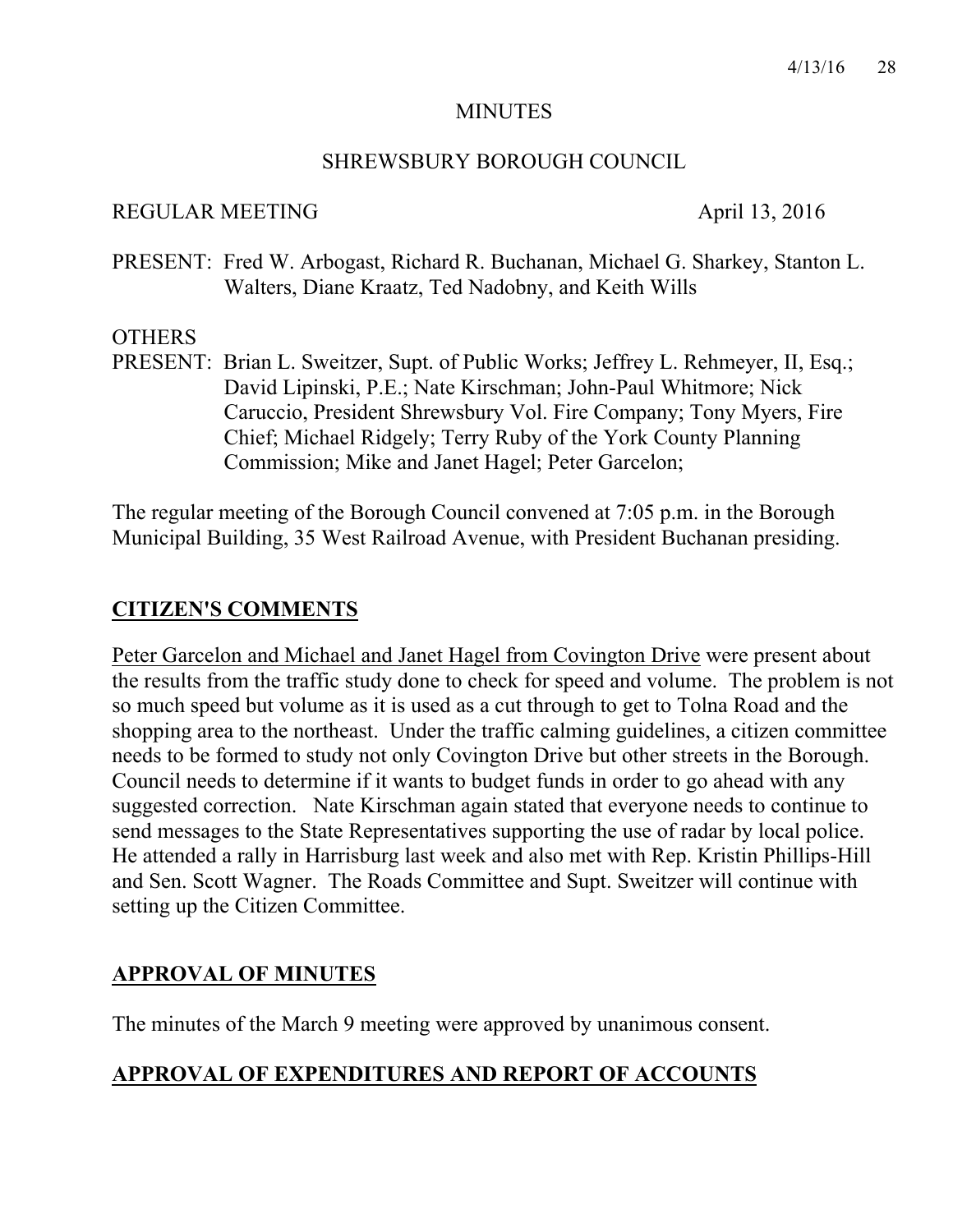F. Arbogast moved to approve the bill lists: general account check numbers 13316 thru 13360 water account check numbers 5534 thru 5545; sewer account check numbers 5113 thru 5126; highway aid account none, and to approve the financial reports for March. M. Sharkey seconded. The motion carried with all in favor. The PLGIT balances and report of accounts for the Municipal Authority were also included.

# **APPROVAL OF PAYROLL REGISTER**

- F. Arbogast moved to approve the March 14 and 28 payroll registers.
- T. Nadobny and D. Kraatz seconded. The motion carried with all in favor.

# **SUBDIVISION & LAND DEVELOPMENT**

# Regional Stormwater Initiatives

Terry Ruby, Senior Planner at the York County Planning Commission, was present to give an informational overview of a future County stormwater authority. Currently, Shrewsbury Borough is not an MS4 municipality but that could change in the future. The formula for contribution is 20% based on miles of impaired streams, 30% based on population, and 50% based on acres of impervious coverage. This is still in the development stage and the County could mandate all municipalities to participate under the Municipal Authority's Act. It would probably be better to participate from the beginning rather than fall under a mandate.

# **Codes Enforcement**

Eleven building permits and three use certificates were issued in March. Keith's activity reports were submitted and are on file.

# **Southern Regional Police** – Richard Buchanan

There will be one more formula committee meeting. This process has been a struggle with trying to keep an open mind and not focusing on how each member will benefit in the long run. Another officer was hired about two weeks ago and the officer who was injured in the Glen Rock Borough incident a few months ago is in the office and is also doing some detective work. Nate Kirschman said he is working as a member of the legislative committee for the FOP on mandating municipalities who do not have their own part-time or full-time police departments to start paying a fee per capita toward State Police costs.

**Water & Sewer** – T. Nadobny and Supt. Sweitzer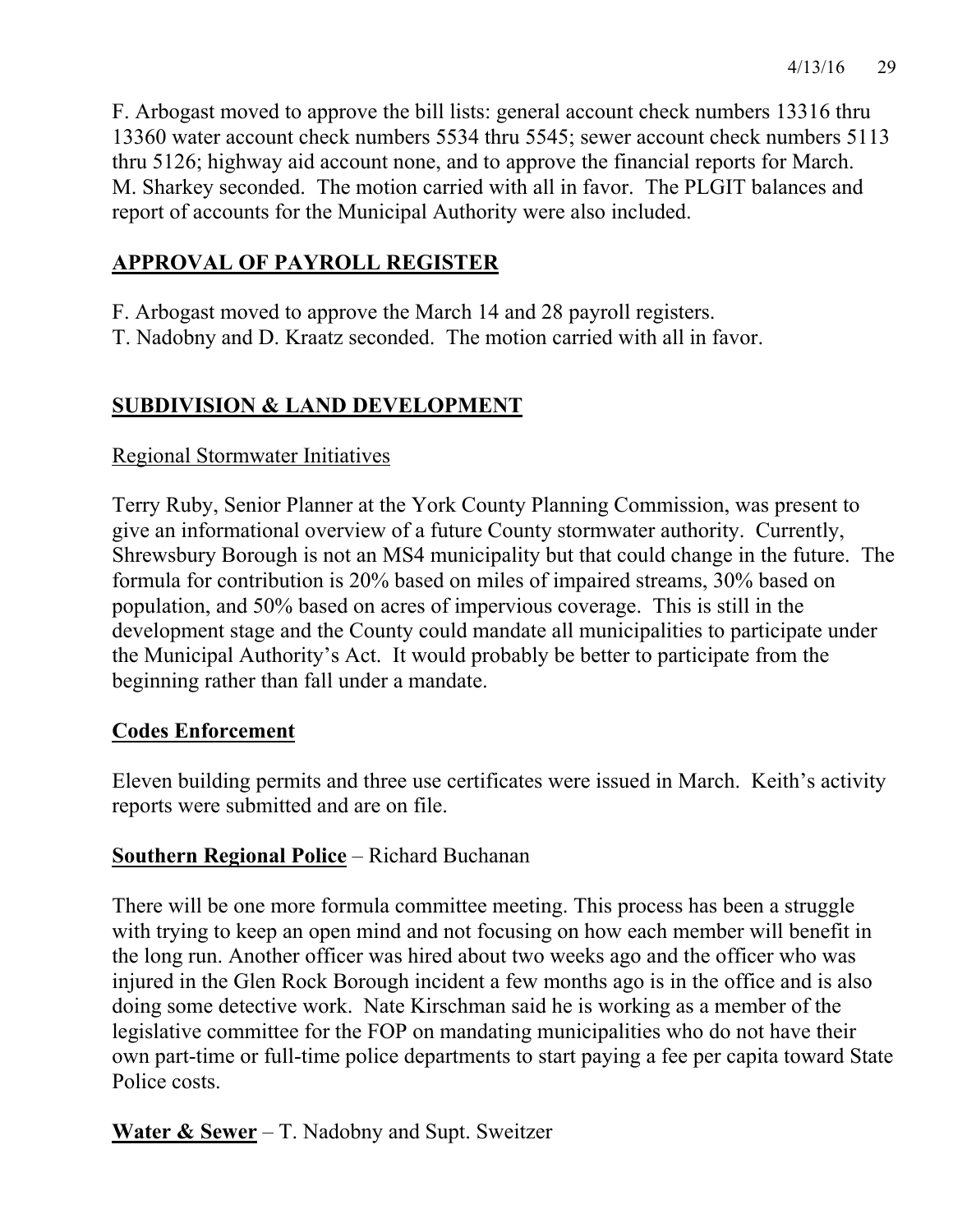#### Proportionate Share Report

Eng. Lipinski prepared comments for the 2013, 2014, and 2015 Proportionate Share Reports. He was directed to submit questions to New Freedom Borough on the 2015 Report. Council also would like the Borough's auditing firm to review the list of capital expense items included in the 2015 report.

#### Sewer Meters

Two sewer meters and attachments from FloWAV were ordered per the quote in the amount of \$14,595.00. The meters should be here by April 20 and one day of training will be provided later this month.

#### Annual Support to Sensus for Autoread Software

The support renewal for the Sensus Autoread software is \$1,617.45 and will go to \$1,900.00 next year.

F. Arbogast moved to not pay the annual support invoice in the amount of \$1,617.45. M. Sharkey seconded. The motion carried with all in favor.

#### Water Meter Upgrade

R. Buchanan, F. Arbogast, and Supt. Sweitzer met with a representative from L/B Water about upgrading water meters and reading software. The GPS and Command Link upgrade would cost \$2,100.00 and the Flexnet MXU will cost similar to the current meters. The Flexnet system's purpose is to read the meter from a central location on a frequent basis at the touch of a keystroke. The remote location reading capabilities would cost around \$100,000.00. The downside of the new Flexnet meter is that we lose the touchread method to read meters. Since technology is constantly changing, if we do begin to install the Flexnet MXUs and don't plan on spending the \$100,000.00, we haven't gained anything. Supt. Sweitzer recommended we stay with the current technology.

M. Sharkey moved that we maintain the existing technology and not upgrade to a new style meter MXU.

D. Kraatz seconded. The motion carried with all in favor with one opposition, R. Buchanan.

#### Woodland Well Pump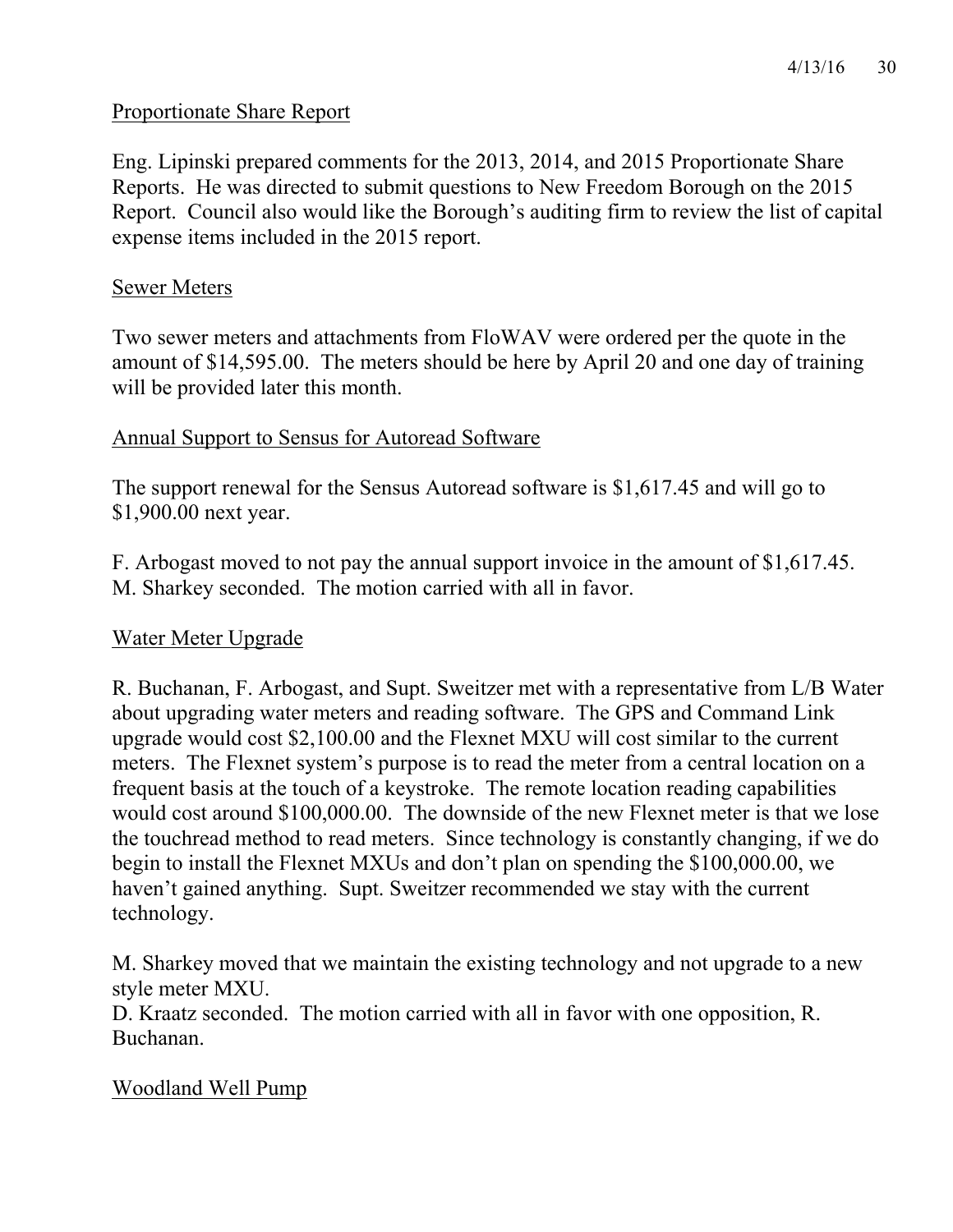The second pump seized after the first pump was repaired and the well was activated again at a cost of \$27,175.00. The cost to recondition the motor and pump on the second pump is \$17,200.00.

#### Susquehanna River Basin Commission Meeting

Through a grant from the Pennsylvania DEP, the Borough requested the SRBC's assistance with preparing the permit phase for the Village and Meadow Wells. A meeting was held on March 24 to review the data for the two wells. All water sources were toured. The Meadow Well permit expires on May 11, 2019, and the Village Well permit expires on January 18, 2020. The Borough may have to perform a 72-hour pump test since the detention pond installed as part of the senior housing facility was not maintained and now appears to be a wetland area. Eng. Lipinski is setting up a meeting with a representative from DEP to look at this area and also behind the YMCA, same problem.

#### SCADA Wells

The SCADA project for the wells is ready to start. The FCC license has been secured. The SCADA system will allow the Borough to monitor and control the water sources from remote locations with data storage capabilities.

#### 23 Kratz Road Dog Kennel

The kennel has been progressively using more water each quarter. Leak detection was done the last two quarters. They currently have two EDUs which allows 63,000 gallons per quarter. The amount of 171,000 gallons went through the meter for the first quarter of this year. The kennel has two EDUs and the consumption being used is 5.42 or six (6) EDUs. A letter and invoices for four (4) additional water and sewer EDUs will be sent.

#### Strassburg Circle Sewer Repair Bids

This work is solely in the Municipal Authority's service area, but the bid documents included Shrewsbury Borough. The following bids were received:

| Clear View Excavation     | \$92,525.00 |
|---------------------------|-------------|
| <b>Follmer Excavating</b> | \$94,475.00 |
| DeTraglia Excavating      | \$98,620.00 |

Eng. Lipinski recommends Clear View Excavation be awarded the bid pending review of the accompanying documents.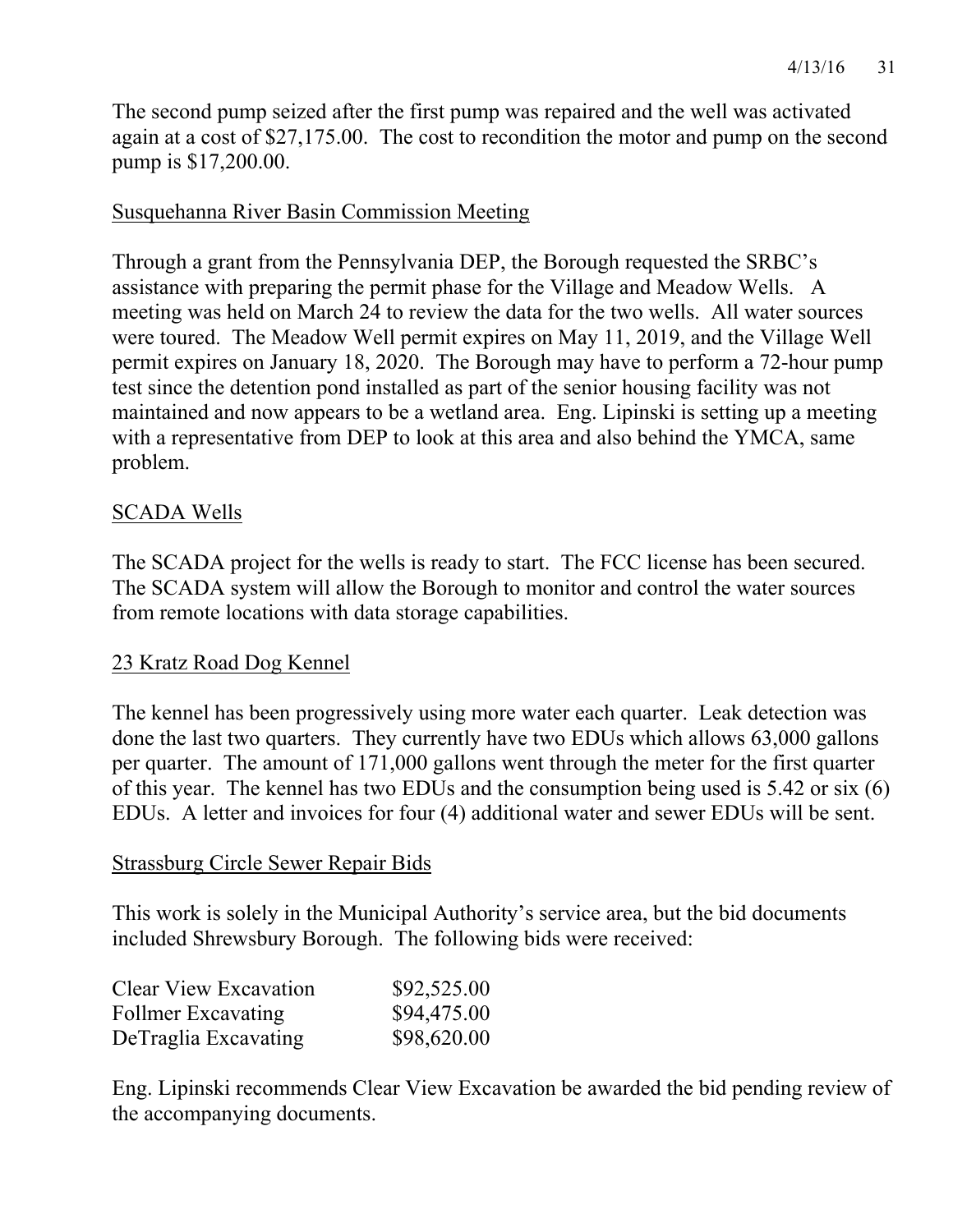M. Sharkey moved to award the project to Clear View Excavation in the amount of \$92,525.00 and was seconded by T. Nadobny.

M. Sharkey amended his motion that since the project is entirely in the Municipal Authority's area, that the Authority vote on the bids at its April 27 meeting as no funds will be paid from the Borough.

T. Nadobny seconded. The motion carried with all in favor.

In the future, when projects are entirely in the Municipal Authority's service area, the Borough will not be included in the bid documents.

# **Public Roads & Lighting** – Michael G. Sharkey

Woodland Drive Paving Bids

Bids were opened on April 7.

Bid Proposal #1 for milling and removal of roadway, stone, installation of the base and wearing course:

| Stewart & Tate              | \$69,532.20  |
|-----------------------------|--------------|
| <b>Kinsley Construction</b> | \$69,675.00  |
| York Excavating             | \$104,630.00 |

Bid Proposal #2 for furnishing and delivering base and wearing course:

York Materials Group \$170,585.00

S. Walters moved to award Bid #1 for the work to Stewart & Tate in the amount of \$69,532.20.

M. Sharkey seconded. The motion carried with all in favor.

M. Sharkey moved to award Bid #2 to York Materials Group for base and wearing courses in the amount of \$170,585.00.

F. Arbogast seconded. The motion carried with all in favor. If the Borough purchases the base and wearing course materials directly from a supplier, no sales tax will be charged. The amount of \$310,000.00 was budgeted and the cost of the project is \$240,117.20.

# Repaving North Main Street by PennDOT

PennDOT was going to redo the traffic loops at the intersection of Main Street and Forrest Avenue as part of the repaving project. It was recommended by our traffic signal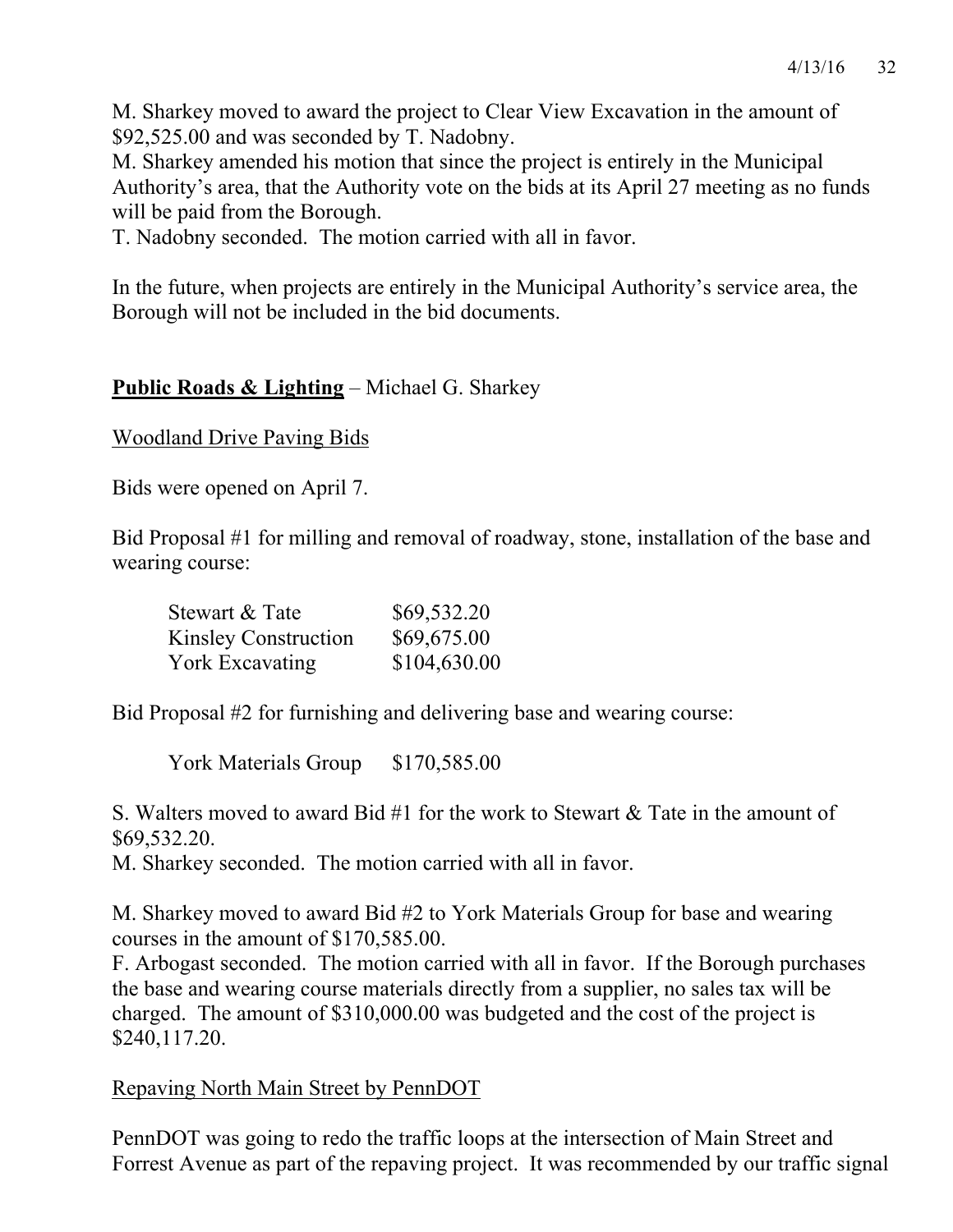contractor that instead of loops (\$18,000.00) in the roadway, that a laser system be installed for easier access and for repairs. It is more reliable and is less susceptible to the weather. The cost for the laser system is \$40,000.00. The Borough is not willing to spend \$22,000.00 for the radar system for the 2017 project and will stay with the traffic signal loops.

M. Sharkey will contact the two property owners that have driveway ramps to tell them the Borough will remove the ramps at a cost share with them.

### Forrest Avenue and Main Street Traffic Signal Timing

The signal was taken out of the loop with the other lights on East Forrest Avenue on March 19. The south left turn arrow to turn left onto East Forrest Avenue only has a seven second timing and the northbound right turn has a ten second timing. The turn arrows need to be extended and PennDOT was asked to extend the time for each turn arrow.

### West Forrest Avenue Speeding

The traffic study performed on West Forest Avenue showed the average speed is 47 mph. Southern Regional Police will be asked to run Vascar in this area as the lines are already in place.

#### Road Inspection

The Committee will tour the roads.

#### Future Paving

Supt. Sweitzer is working on a cost estimate to replace necessary water and sewer utilities prior to the paving project for the 11 roads rated as below satisfactory. The road work without water and sewer expenses will cost \$435,000.00.

It was mentioned to include \$25,000.00 – 50,000.00 for any traffic calming solutions.

#### Street Sweeper

Ross Industries is sweeping the streets at \$110.00 per hour.

# **Public Lands, Buildings and Finance** – Fred Arbogast

Volunteer Day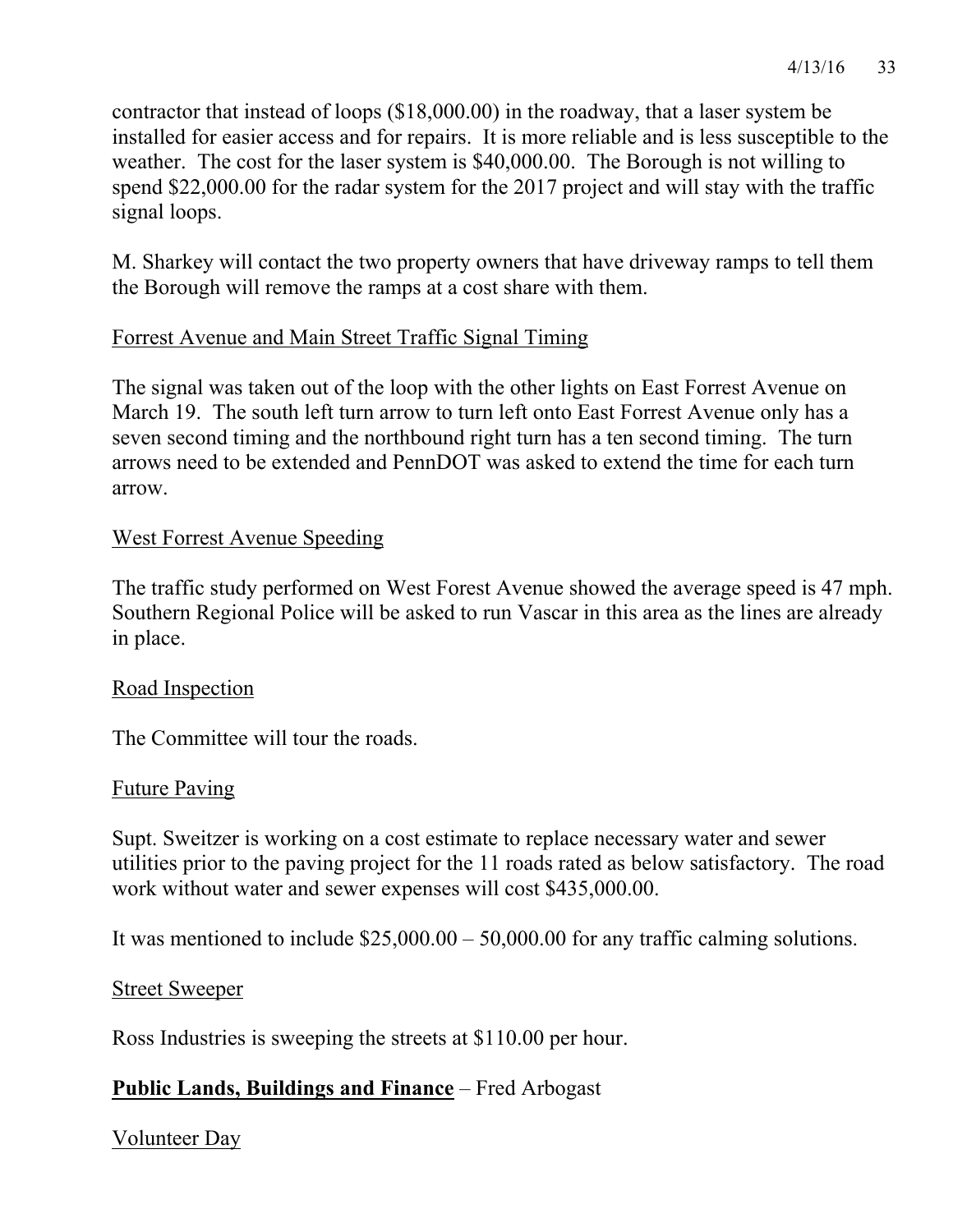April 23 will be volunteer day at Sweeney Park and the Pumphouse Wells. The Church of the Latter Day Saints will pick up trash, spread woodcarpet, paint parking lot lines, clean the pavilion, and pick up leaves. The work will start at 8:00 a.m.

#### Playground Retaining Wall

The collapsed retaining wall was removed and the dirt was regraded in order to eliminate the need for a wall. The next step is to till the temporary rye grass and plant a permanent grass this spring.

#### **ENGINEER'S REPORT**

#### Deer Creek Pump Station Wet Well Expansion

The DEP permit application has been submitted.

#### Essex Circle Drive Sewer and Road Repair Bids

The bid can be awarded at the next meeting as well as the bid for the water line work.

# **SOLICITOR'S REPORT**

#### 13 Tree Hollow Drive

The Borough received all monies due for delinquent water/sewer/trash, mowing charges, attorney fees and the cost of the foreclosure filing fee.

#### Street Cut Openings and Excavations Ordinance

A revised ordinance, Letter to Applicant regarding procedures, and Letter to Applicant regarding approval were submitted for review at the meeting. The ordinance should be reviewed and thought given as to what the new permit fee should be.

#### Exxon Gas Station at Square

There were concerns with regard to some items being sold at the gas station that could be attracting crime-related activity. Chief Boddington will be asked to visit the store to see if the items being sold are legal. Sol. Rehmeyer offered to contact a representative of the owner as a public relations issue.

Stewartstown Railroad Fees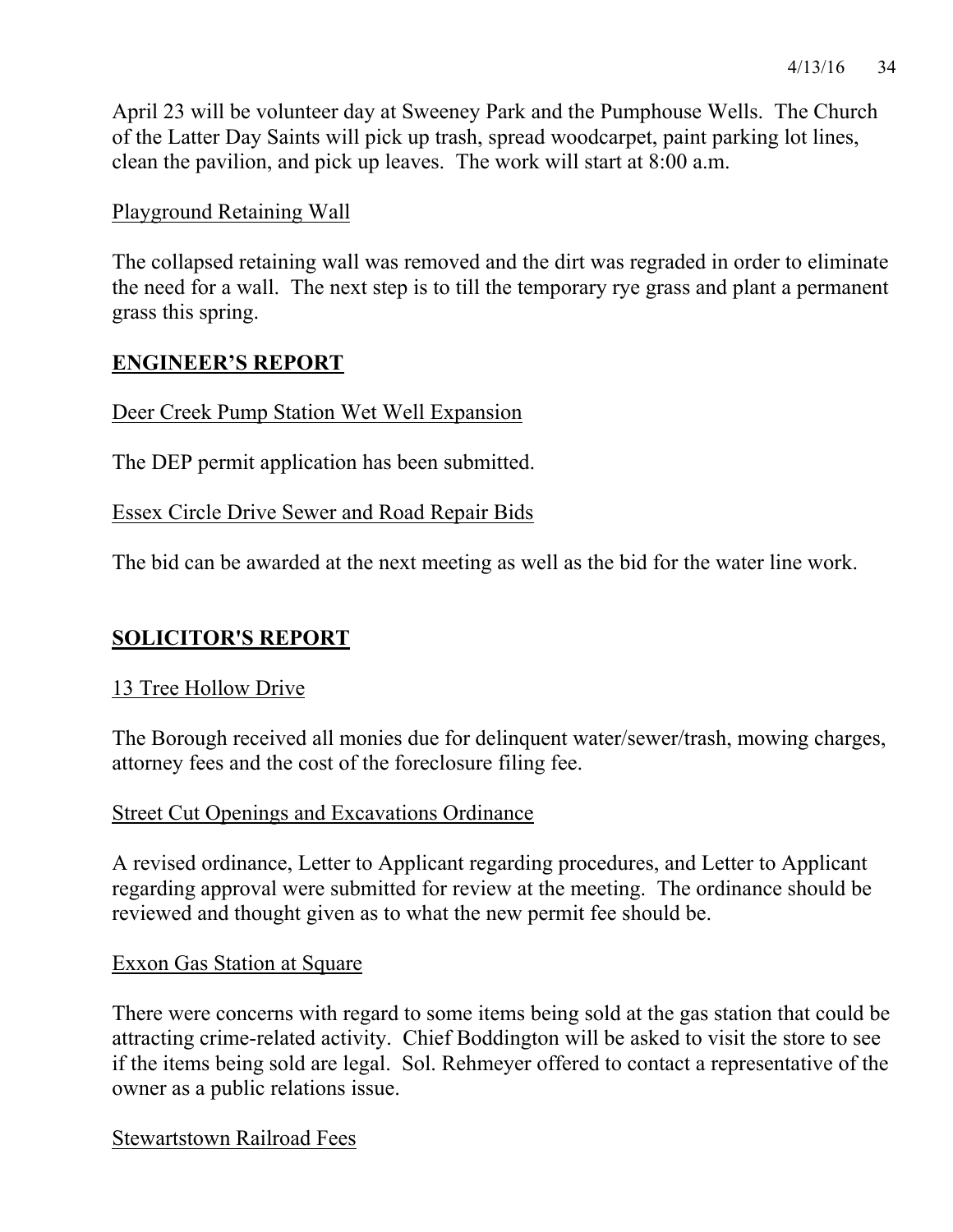Another past-due notice was received; we continue to wait for information that has been repeatedly requested.

### Eitzert Farms Financial Security for Public Improvements

In 2006, the final subdivision plan for the development was conditionally approved. Cash financial security was later replaced by a Letter of Credit. In 2010, the developer asked to replace the Letter of Credit with a Mortgage which has been in place since that time. The developer has been struggling to get the NPDES permit approved which was submitted about 18 months ago. The approval time included in the First Amendment to the Agreement for Financial Security is about to expire on July 2, 2016. The Developer would like to extend the Agreement and the Mortgage for at least another year. Eng. Lipinski stated he received a call from Phil Robinson, who may be purchasing this property with investors and would like to meet with him to discuss the new stormwater regulations and how it affects the plan. Eng. Lipinski will invoice the Borough and we will, in turn, bill Phil Robinson.

#### Municipal Derivatives Settlement

The Borough received information on a potential municipal derivatives settlement, because the Borough might be part of the members of the class who are bringing action against various financial companies. Sol. Rehmeyer reviewed the materials and recommends the Borough stay in the class, which requires no action.

#### **Public Safety, Welfare and Personnel** – Fred W. Arbogast

#### Joint Emergency Management Agency

Shrewsbury Township is without an Emergency Management Coordinator and asked if the Borough is interested in exploring intergovernmental cooperation with Railroad, New Freedom, and Glen Rock Boroughs. S. Walters stated the County is supporting regionalization. Tony Myers recommended that Hopewell Township be contacted about joining in as well. Shrewsbury Township should have a working EOC in case this building is not available. New Freedom Borough responded to R. Buchanan that it is not interested in joining the regional effort.

#### Resolution Designating Agent for Winter Storm Jonas Reimbursement

F. Arbogast moved to appoint Cindy Bosley as the agent to sign and submit the paperwork.

K. Wills seconded. The motion carried with all in favor.

Burn Ban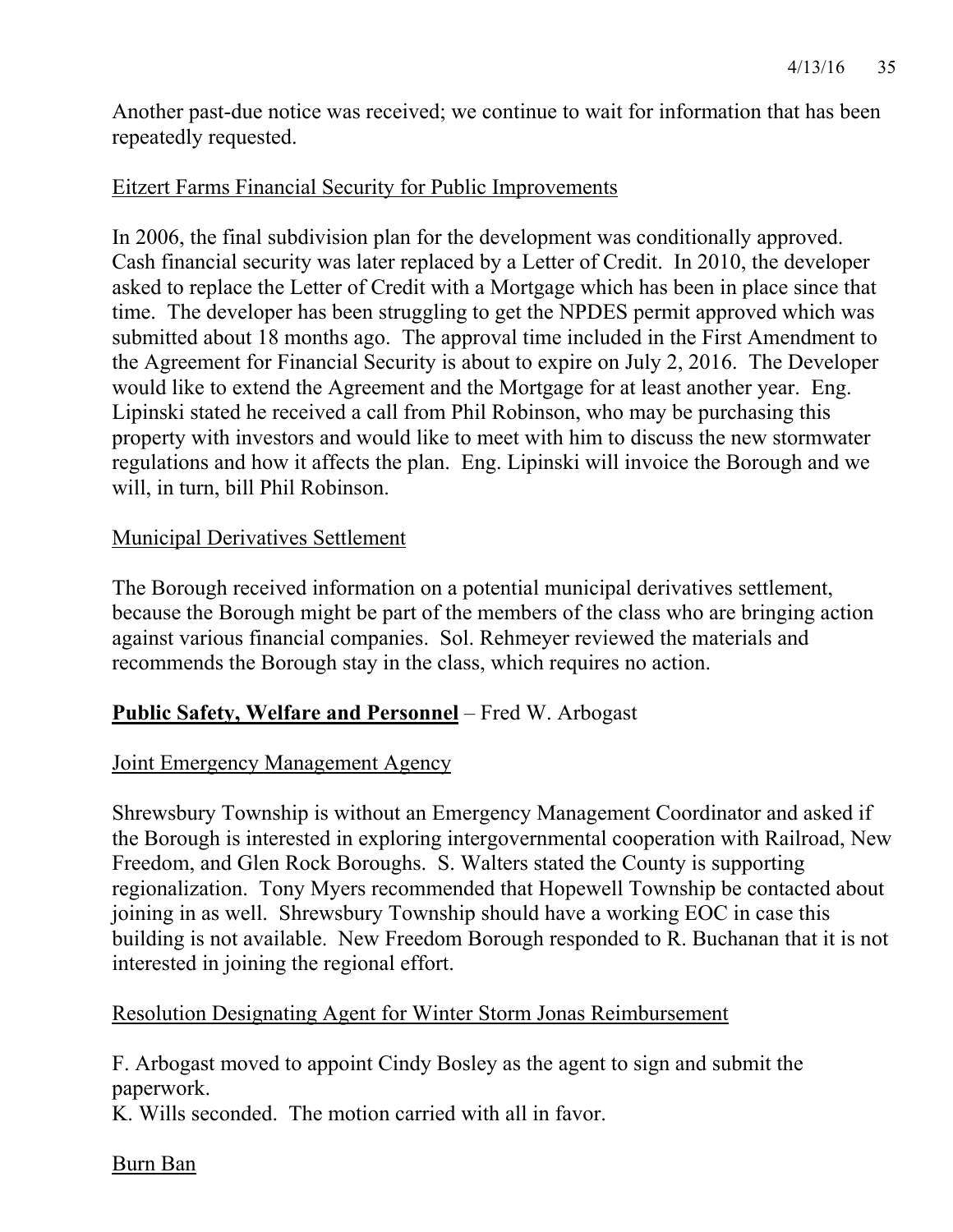A ban was put in effect on March 24 and Fire Chief Myers stated the ban can be lifted.

Certified Emergency Management Coordinator

S. Walters presented the plaque he received as he is now a certified emergency management coordinator.

**Secretary's Report** – Cindy L. Bosley

**York Adams Tax Bureau** – Michael Sharkey

The next meeting is later this month. As part of the 2017 budget, maybe the line amounts can be shifted since funds are coming in steadily.

#### **Subdivision, Land Development and Zoning**

### **Planning Commission/Regional Planning Commission**

S. Walters stated he attended the recent Local Government Advisory Committee meeting and he was one of six other representatives. The Committee reviews submitted zoning or subdivision ordinance changes.

#### **UNFINISHED BUSINESS**

#### **NEW BUSINESS**

Issue Control Sheet

The sheet was updated accordingly.

#### **COMMUNICATIONS**

#### Newsletter Ideas

R. Buchanan asked for suggestions for articles in the newsletter. He will include solicitors and planned Exit 4 improvements.

#### **Executive Session**

An executive session was called at 10:59 p.m. to discuss litigation-related issues. The meeting was reconvened at 11:22 p.m.